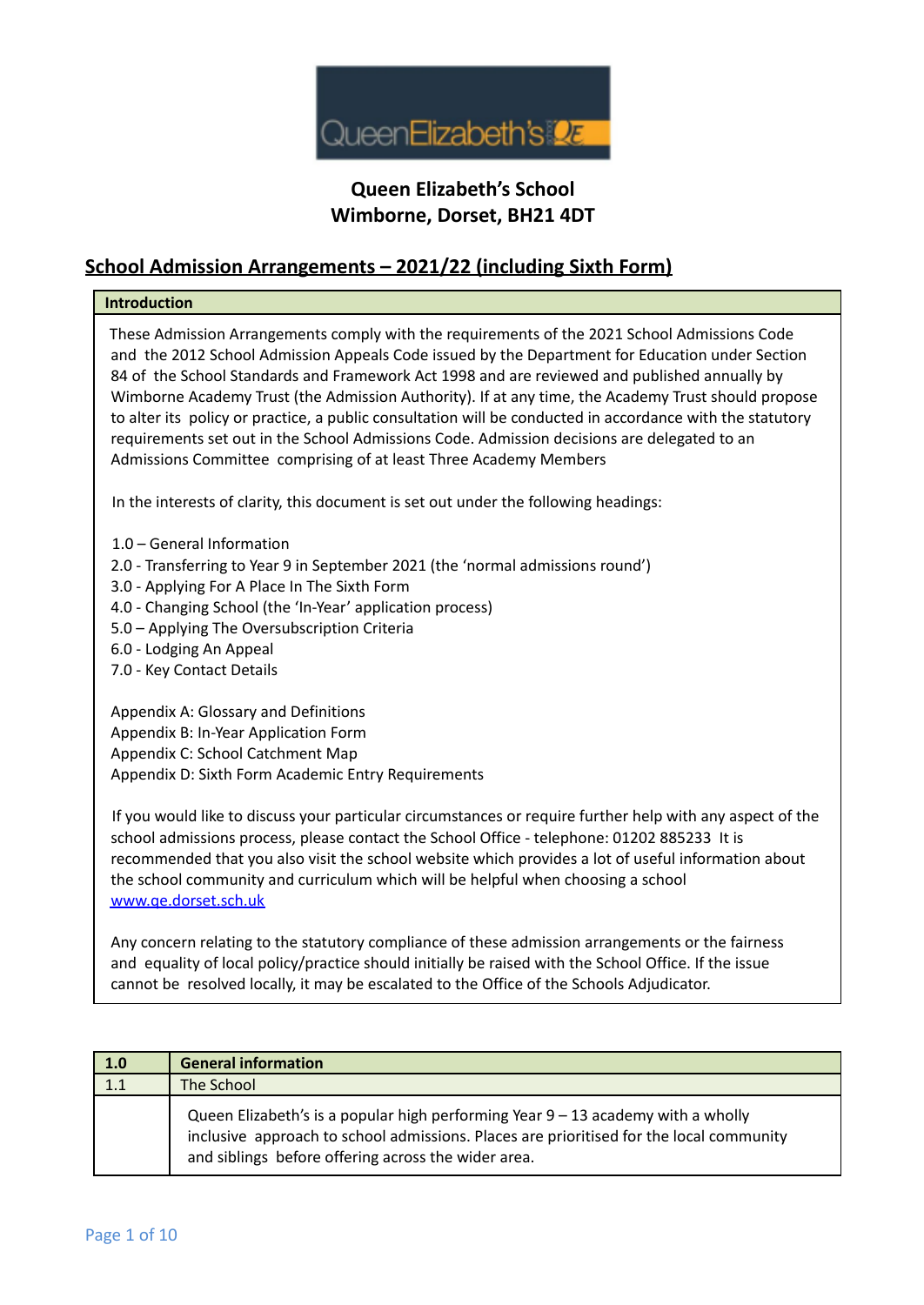

| 1.2 | Who can apply for a school place?                                                                                                                                                                                                                                                                                                                                                                                                                                                                                                                                                                                                                                                                                                                                                                                                                                                                                                 |
|-----|-----------------------------------------------------------------------------------------------------------------------------------------------------------------------------------------------------------------------------------------------------------------------------------------------------------------------------------------------------------------------------------------------------------------------------------------------------------------------------------------------------------------------------------------------------------------------------------------------------------------------------------------------------------------------------------------------------------------------------------------------------------------------------------------------------------------------------------------------------------------------------------------------------------------------------------|
|     | A parent, registered carer, or another person(s) who has an assigned responsibility for the<br>child concerned (referred to throughout this document as 'the parent') may submit a<br>school admission application on behalf of that child for any United Kingdom (UK) state<br>funded school.                                                                                                                                                                                                                                                                                                                                                                                                                                                                                                                                                                                                                                    |
| 1.3 | The child                                                                                                                                                                                                                                                                                                                                                                                                                                                                                                                                                                                                                                                                                                                                                                                                                                                                                                                         |
|     | A child of statutory school age who resides within the UK has a right to receive an<br>education. The child must, at the time of applying for a school place, be a UK citizen, or<br>have European Economic Area Citizenship, or hold an appropriate Home Office Visa<br>entitling him/her to reside in the UK.                                                                                                                                                                                                                                                                                                                                                                                                                                                                                                                                                                                                                   |
| 1.4 | The home address                                                                                                                                                                                                                                                                                                                                                                                                                                                                                                                                                                                                                                                                                                                                                                                                                                                                                                                  |
|     | For admission purposes, the Admission Authority will consider the home address to be:<br>The address at which the child concerned is living, at the time of application, for more<br>than 2.5 school days per week, with the person who has legal responsibility for this child.<br>The home address should be clearly stated on the application form.                                                                                                                                                                                                                                                                                                                                                                                                                                                                                                                                                                            |
|     | Where the child will be moving to a new home address and the parent wishes this to be<br>taken into account, one of the following documents, depending on the circumstances of the<br>case, must be made available at the time of application.                                                                                                                                                                                                                                                                                                                                                                                                                                                                                                                                                                                                                                                                                    |
|     | A legal 'exchange of contract' which confirms the purchase of the property<br>A copy of a formal tenancy agreement (minimum six month term) signed and dated<br>by the applicant and the Landlord for the property<br>Where the child will be living at an address other than the parental family home, for<br>more than 2.5 school days per week (for example; with an extended family member,<br>or in emergency or other public accommodation): A formal written letter, signed and<br>dated by the person responsible for the address in question. This must explain the<br>living/care arrangements for the child and state how long these arrangements are<br>expected to remain in place.<br>For Children of UK service personnel with a confirmed posting to the area or Crown<br>servants returning from overseas, an official letter confirming a relocation date and<br>Unit postal address or quartering area address |
| 1.5 | Siblings                                                                                                                                                                                                                                                                                                                                                                                                                                                                                                                                                                                                                                                                                                                                                                                                                                                                                                                          |
|     | The oversubscription criteria set out in section 4.2 of these admission arrangements<br>prioritise applications for children with a sibling attending the school (in years 9-11) at the<br>time of application<br>If a parent wishes a sibling connection to be taken into account, the sibling's details must<br>be provided on the admission application form and he/she must qualify as a full, half, step<br>or adoptive brother or sister, or a child living for the majority of his/her school time (more<br>than 2.5 school days per week) within the same family unit and at the same home<br>address.                                                                                                                                                                                                                                                                                                                    |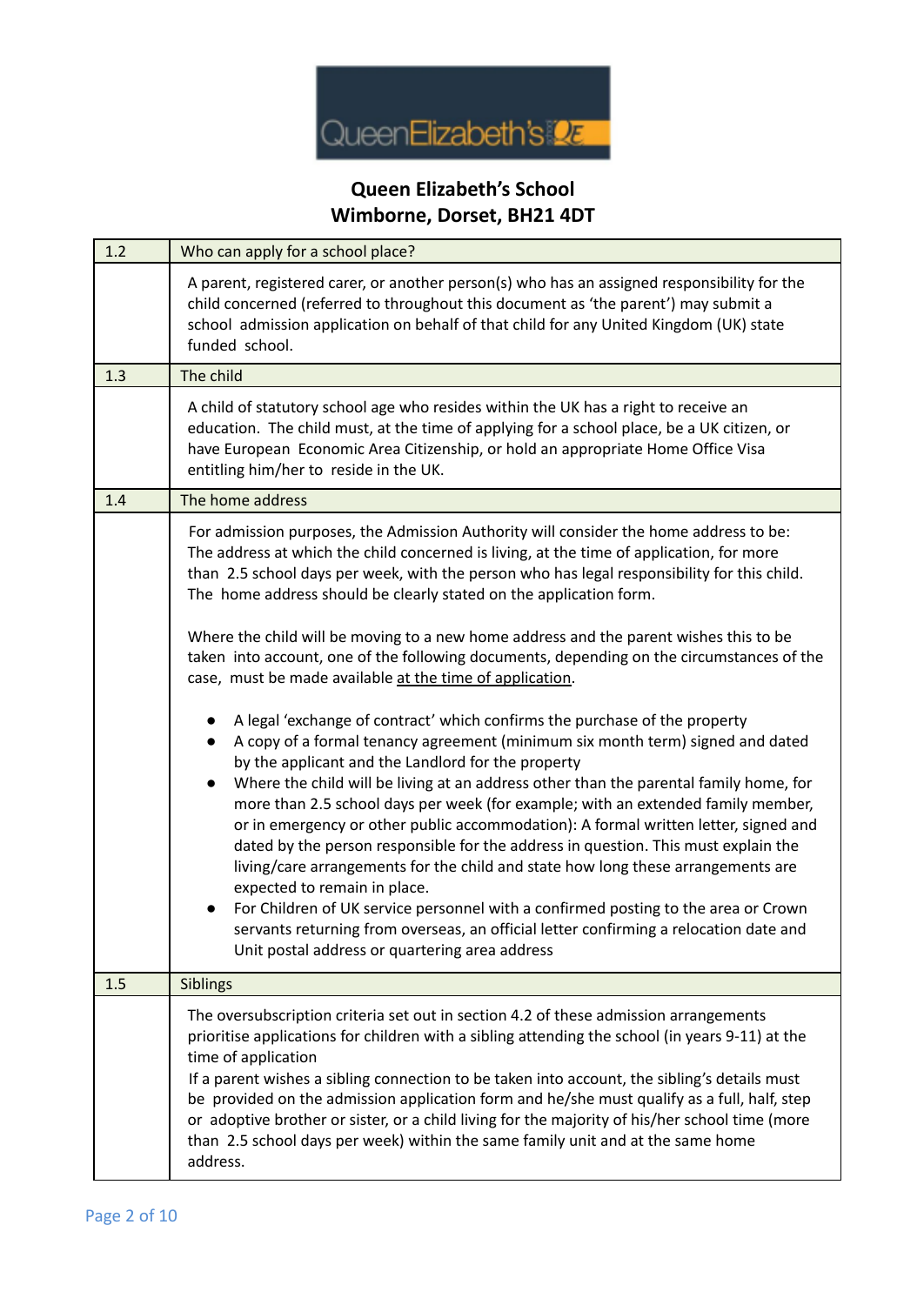

|     | The Published Admission Number or admission limit will be exceeded, where necessary,<br>in order that multiple birth siblings of the same family (twin, triplet etc.) can all be<br>offered places, where otherwise one or more of these children would be refused                                                                                                                                                                                                                                                                                                                                                                                                                                                                                                                                                                            |
|-----|-----------------------------------------------------------------------------------------------------------------------------------------------------------------------------------------------------------------------------------------------------------------------------------------------------------------------------------------------------------------------------------------------------------------------------------------------------------------------------------------------------------------------------------------------------------------------------------------------------------------------------------------------------------------------------------------------------------------------------------------------------------------------------------------------------------------------------------------------|
| 1.6 | Waiting lists (applies for years 9-11)                                                                                                                                                                                                                                                                                                                                                                                                                                                                                                                                                                                                                                                                                                                                                                                                        |
|     | When an admission application is refused, because the year applied for is full, and the<br>parents' make a request, the child's name will be entered onto a waiting list for that year<br>group, which will be maintained until the end of the school year and then shut down.<br>Names on waiting lists are held strictly in ranked order according to compliance with the<br>oversubscription criteria. Each time a child's name is added, the waiting list concerned will<br>be re-ranked. If a place becomes available in the appropriate year, this will be offered for<br>the child ranked highest on the waiting list at that time. A child's name will be removed<br>from the waiting list if a place is offered and accepted or offered and declined, or the<br>parent informs the school in writing to remove his/her child's name. |
| 1.7 | Misleading or false information                                                                                                                                                                                                                                                                                                                                                                                                                                                                                                                                                                                                                                                                                                                                                                                                               |
|     | Should the Admission Authority become aware that a place was secured for a child at the<br>school on the basis of misleading or false information, it will consider withdrawing the<br>offer, or where a child has already started to attend the school may remove the child from<br>the school roll. The circumstances of the case will be fully discussed with the parent and,<br>if the decision is taken to withdraw the offer of a place, the application will be considered<br>afresh, taking account of any new information.                                                                                                                                                                                                                                                                                                           |

| 2.0 | Transferring to Year 9 in September 2021 (The 'normal' admissions round)                                                                                                                                                                                                                                                                                                                                                                                                                                                                                                                                                                                                                                                                   |
|-----|--------------------------------------------------------------------------------------------------------------------------------------------------------------------------------------------------------------------------------------------------------------------------------------------------------------------------------------------------------------------------------------------------------------------------------------------------------------------------------------------------------------------------------------------------------------------------------------------------------------------------------------------------------------------------------------------------------------------------------------------|
| 2.1 | The Published Admission Number (PAN)                                                                                                                                                                                                                                                                                                                                                                                                                                                                                                                                                                                                                                                                                                       |
|     | The PAN for Year 9 (the year of entry to the school) is 390. This is the number of places<br>that can be provided according to the resources available in order to ensure the efficient<br>delivery of education and the efficient use of resources. If 390 or fewer reception<br>applications are received for September 2021, every applicant will be offered a place for<br>their child, without condition. If more than 390 applications are received, the Admission<br>Authority will apply the oversubscription criteria in order to rank all the applications and<br>identify a priority for the offer of places up to the PAN. Further places will only be offered<br>where there is sufficient resource available to enable this. |
| 2.2 | Ensuring an 'on time' application                                                                                                                                                                                                                                                                                                                                                                                                                                                                                                                                                                                                                                                                                                          |
|     | For a child to transfer to Year 9 in September 2021 the parent must complete the Common<br>Application Form (CAF) available from the home local authority (the authority in whose<br>area the child resides). In order for the application to be considered as 'on time' the CAF<br>must be submitted to this local authority by 23:59 hours on 31 October 2020. The CAF<br>may be completed and submitted using the home local authority's 'on line' procedure, or<br>as a paper form. Full details about the application process and information about the<br>schools in the local authority area are explained in the 'Composite Prospectus' document,<br>which each local authority must make available in September annually.         |
|     | For families living in Dorset, the home local authority is Dorset County Council:<br>www.dorsetforyou.com/school-admissions                                                                                                                                                                                                                                                                                                                                                                                                                                                                                                                                                                                                                |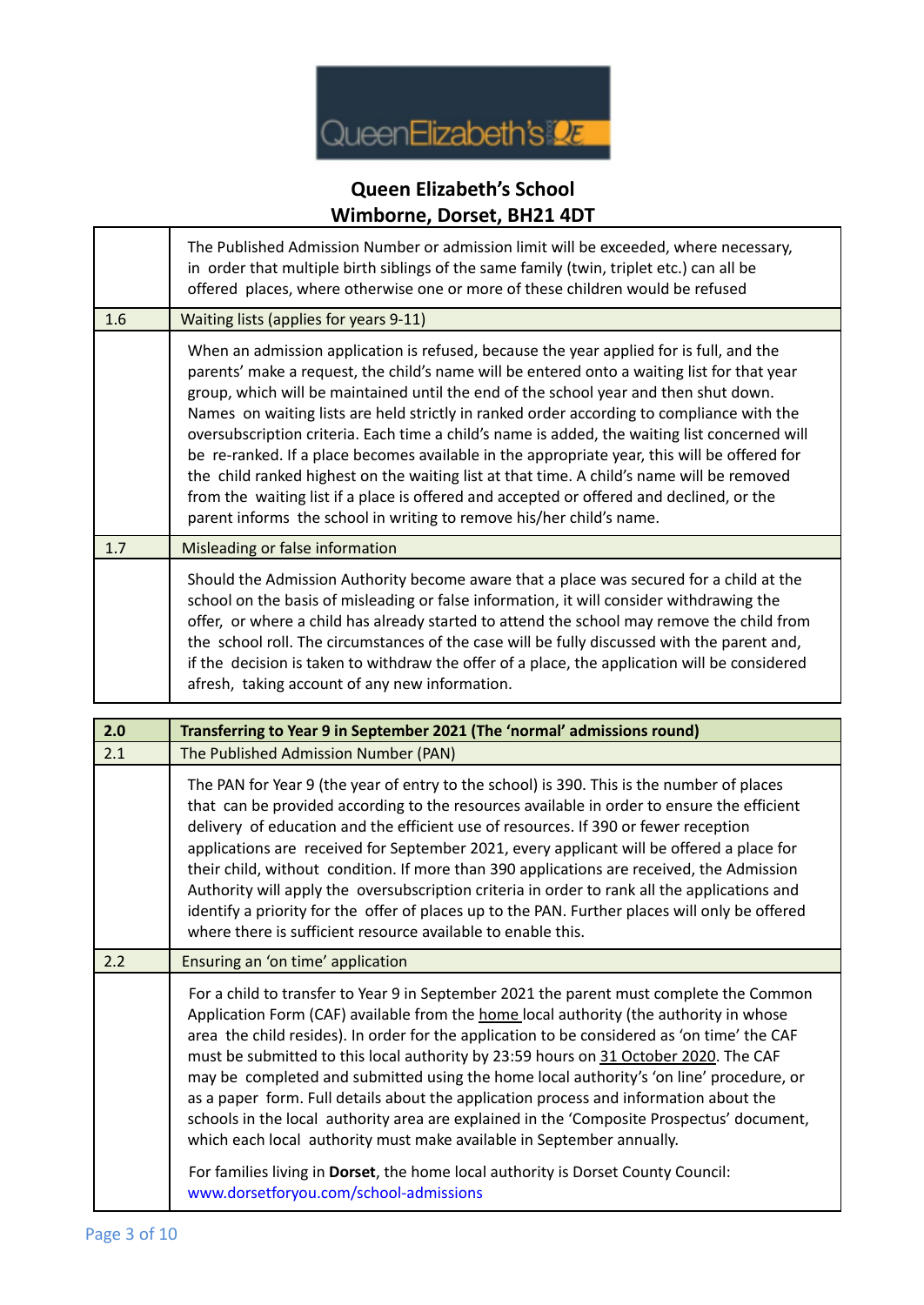

|     | admissions@dorsetcc.gov.uk<br>School Admissions, Dorset County Council, County Hall, Colliton Park, Dorchester DT1<br>1XJ Tel: 01305 221060                                                                                                                                                                                                                                                                                                                                      |
|-----|----------------------------------------------------------------------------------------------------------------------------------------------------------------------------------------------------------------------------------------------------------------------------------------------------------------------------------------------------------------------------------------------------------------------------------------------------------------------------------|
|     | For families living in Poole, the home local authority is Poole Borough<br>Council: www.poole.gov.uk<br>School.admissions@poole.gov.uk<br>Children, Young People and Learning, Dolphin Centre Poole BH15 1SA<br>Tel: 01202 261936                                                                                                                                                                                                                                                |
|     | For families living in Bournemouth, the home local authority is Bournemouth<br>Borough Council:<br>www.bournemouth.gov.uk<br>Childrens Information Service, Town Hall, St Stephens Road, Bournemouth BH2<br>6EB Tel: 01202 456222                                                                                                                                                                                                                                                |
|     | For families living in Wiltshire, the home local authority is Wiltshire<br>Council: www.wiltshire.gov.uk<br>admissions@wiltshire.gov.uk<br>School Admissions, Wiltshire Council, County Hall, Trowbridge BA14 8JN<br>Tel: 01225 713010                                                                                                                                                                                                                                           |
| 2.3 | Late applications                                                                                                                                                                                                                                                                                                                                                                                                                                                                |
|     | Local authorities will continue to coordinate 'normal admission round' Year 9 applications<br>until 31 August 2021. However, if an application is submitted to the home local authority<br>after the initial application deadline of 23.59 hours on 31 October 2020, it will be<br>considered as a 'late' application and will not be administered until all on time applications<br>have been processed, at which point there may no longer be a place available at the school. |
| 2.4 | Notifying the application decision                                                                                                                                                                                                                                                                                                                                                                                                                                               |
|     | Parents will receive an admission decision in writing from the home local authority on<br>or about 1 March 2021, according to the procedure and date set out in the home local<br>authority's Composite Prospectus.                                                                                                                                                                                                                                                              |
| 2.5 | <b>Education Health and Care plan</b>                                                                                                                                                                                                                                                                                                                                                                                                                                            |
|     | A Year 9 place will be provided for any child who has an agreed Education Health and Care<br>Plan (EHCP) which names Queen Elizabeth's School as the education provider. Depending<br>on when the EHCP is issued, the place will be allocated within the Published Admission<br>Number (PAN) before the consideration of any other applications, or above the PAN if<br>places have already been offered at that time.                                                           |
| 3.0 | Applying for a place in the Sixth Form                                                                                                                                                                                                                                                                                                                                                                                                                                           |

| $\vert 3.0 \vert$ | Applying for a place in the Sixth Form                                                                     |
|-------------------|------------------------------------------------------------------------------------------------------------|
| 3.1               | Application procedure                                                                                      |
|                   | A young person, may apply for their own Sixth Form place and/or the parent may apply on<br>his/her behalf. |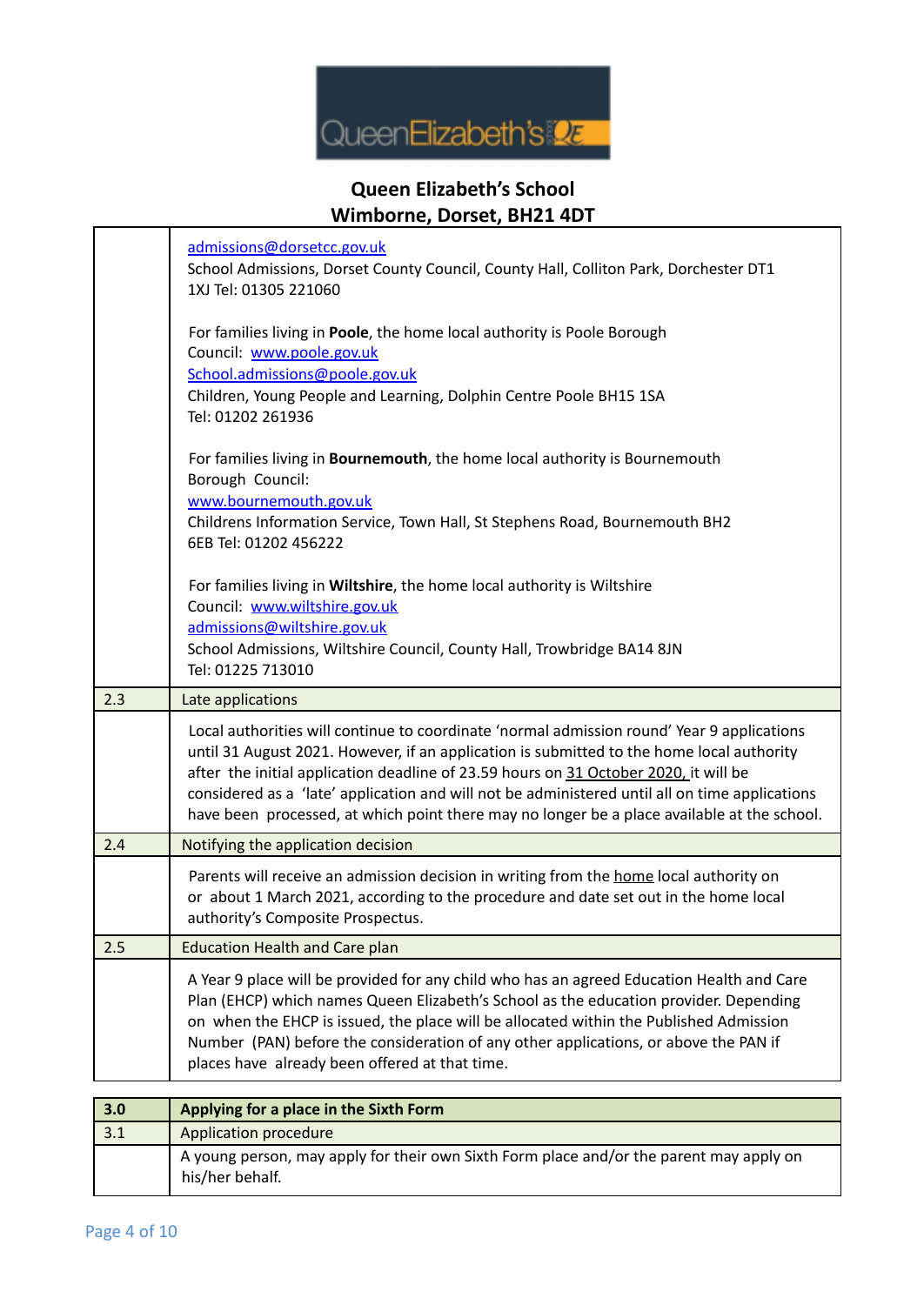

|     | $\frac{1}{2}$                                                                                                                                                                                                                                                                                                                                                                                                                                                                                                                                                                                                                                                                                                                                                                                                                                                                                                      |
|-----|--------------------------------------------------------------------------------------------------------------------------------------------------------------------------------------------------------------------------------------------------------------------------------------------------------------------------------------------------------------------------------------------------------------------------------------------------------------------------------------------------------------------------------------------------------------------------------------------------------------------------------------------------------------------------------------------------------------------------------------------------------------------------------------------------------------------------------------------------------------------------------------------------------------------|
|     | <b>Internal applicants</b><br>Students on roll in Year 11 at Queen Elizabeth's School who wish to continue their<br>education in the Sixth Form will be allocated a place in Year 12 for September 2021,<br>providing they achieve the Sixth Form academic entrance requirements. Students will be<br>asked to complete the Sixth Form Application Form.                                                                                                                                                                                                                                                                                                                                                                                                                                                                                                                                                           |
|     | <b>External applicants</b><br>Students who are on roll in Year 11 at another school and wish to transfer to the Sixth Form<br>at Queen Elizabeth's School must complete and submit the Sixth Form External Application<br>Form available on the school website or from the Sixth Form Office at the school.                                                                                                                                                                                                                                                                                                                                                                                                                                                                                                                                                                                                        |
| 3.2 | The Published Admission Number (PAN) - applying for external applicants only                                                                                                                                                                                                                                                                                                                                                                                                                                                                                                                                                                                                                                                                                                                                                                                                                                       |
|     | The PAN for admission to the Sixth Form is 50. This is the number of places that will be<br>offered for external candidates, although it may be possible to make further places available<br>if resource permits this and external applicants meet the minimum academic entry<br>requirements. The overall number of places available (internal and external) in Year 12 is<br>240.                                                                                                                                                                                                                                                                                                                                                                                                                                                                                                                                |
| 3.3 | Oversubscription                                                                                                                                                                                                                                                                                                                                                                                                                                                                                                                                                                                                                                                                                                                                                                                                                                                                                                   |
|     | In the event that more external applications are received than places are available within<br>the published Admission Number, the oversubscription criteria set out in section 5.2 of<br>these admission arrangements will be applied for every application received in order to<br>identify a priority for the offer of available places.                                                                                                                                                                                                                                                                                                                                                                                                                                                                                                                                                                         |
| 3.4 | Timetable                                                                                                                                                                                                                                                                                                                                                                                                                                                                                                                                                                                                                                                                                                                                                                                                                                                                                                          |
|     | 1. A Sixth Form open evening will be held during the second half term and this will<br>be advertised in the local press. A Prospectus, course handbooks and the Sixth<br>Form Application Form will be made available at the open evening.<br>2. Completed application forms must be submitted directly to the School to arrive<br>by 4.30 pm on 30 January 2021.<br>Decision letters will be issued to external applicants during April 2021 (at this<br>3.<br>stage, offers will be provisional, subject to achieving GCSE Sixth Form entrance<br>requirements).<br>4. Final confirmation of offers will be notified in writing as soon as possible<br>following the outcome of examination results.<br>In the event of oversubscription (more external applications than places<br>5.<br>available) a waiting list of those students refused admission to year 12 will be<br>maintained until 31 December 2021. |
| 3.5 | Late applications                                                                                                                                                                                                                                                                                                                                                                                                                                                                                                                                                                                                                                                                                                                                                                                                                                                                                                  |
|     | External applications for places in the Sixth Form, received later than 4.30pm on 30<br>January 2021 will not be processed until all 'on time' applications have been administered<br>and decisions notified during April 2021, at which time there may no longer be places<br>available. Late applications will then be processed according to the order in which they<br>arrive at the school.                                                                                                                                                                                                                                                                                                                                                                                                                                                                                                                   |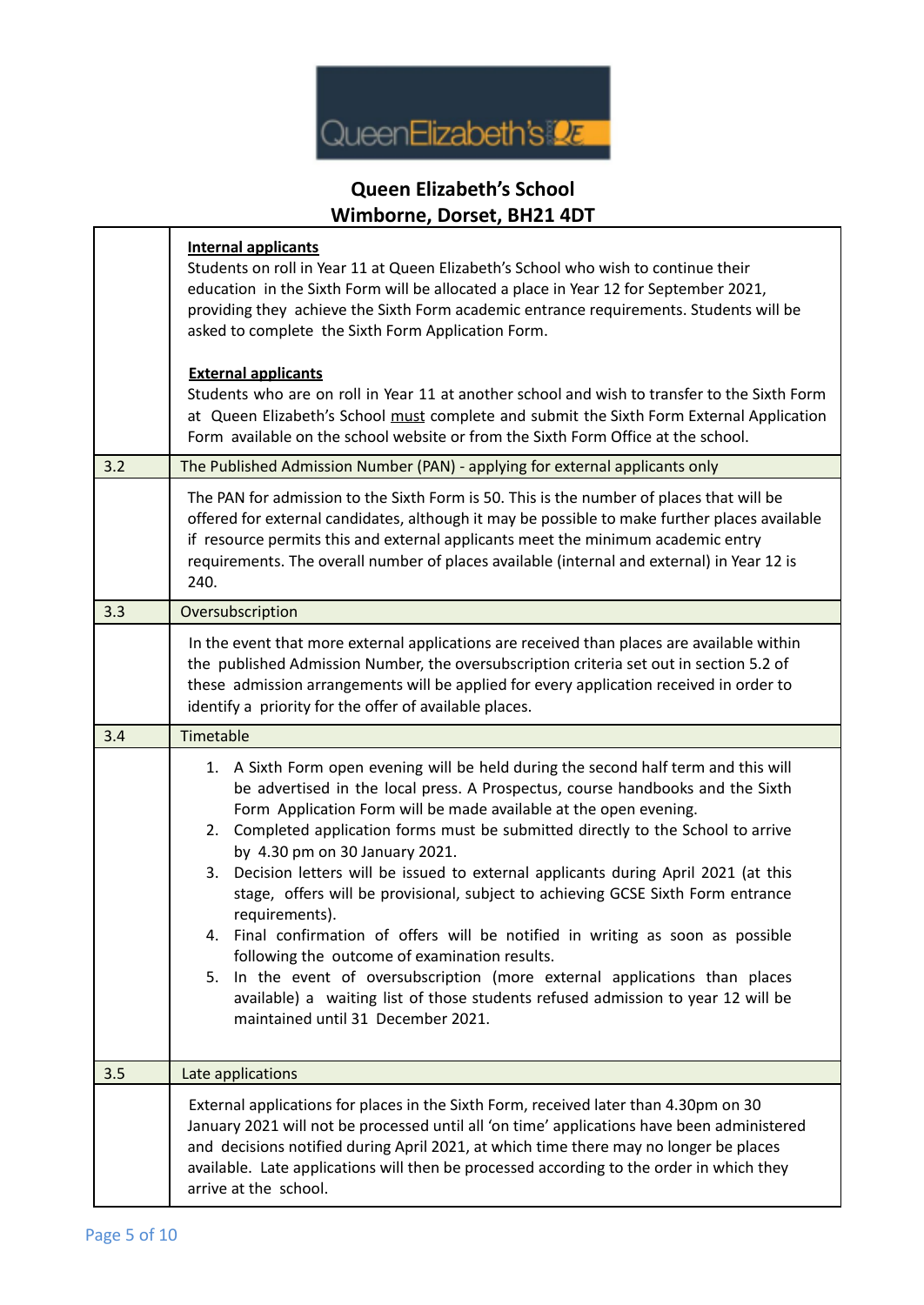

| 3.6 | The right of appeal                                                                                                                                                                                                                                                                                          |
|-----|--------------------------------------------------------------------------------------------------------------------------------------------------------------------------------------------------------------------------------------------------------------------------------------------------------------|
|     | Where a young person is refused admission to the Sixth Form, the applicant will have the right<br>to appeal this decision in accordance with the instructions set out in the decision letter.                                                                                                                |
| 3.7 | <b>Entry Criteria for Sixth Form Courses</b>                                                                                                                                                                                                                                                                 |
|     | The minimum entrance requirements for admission to the Sixth Form are set out in the<br>Sixth Form Prospectus. These requirements apply equally for internal and external<br>applicants and evidence of examination results must be provided before the offer of any<br>provisional place will be confirmed. |

| 4.0 | Changing school - This 'in-year' application process applies for any year group                                                                                                                                                                                                                                                                                                                                                                                                                                                                                                                                                                                                                                                                                                                                                                                                                                                                                                                                                                                                                                            |
|-----|----------------------------------------------------------------------------------------------------------------------------------------------------------------------------------------------------------------------------------------------------------------------------------------------------------------------------------------------------------------------------------------------------------------------------------------------------------------------------------------------------------------------------------------------------------------------------------------------------------------------------------------------------------------------------------------------------------------------------------------------------------------------------------------------------------------------------------------------------------------------------------------------------------------------------------------------------------------------------------------------------------------------------------------------------------------------------------------------------------------------------|
| 4.1 | The Admission Limit                                                                                                                                                                                                                                                                                                                                                                                                                                                                                                                                                                                                                                                                                                                                                                                                                                                                                                                                                                                                                                                                                                        |
|     | For each year group other than the years of entry (years 9 and 12), the Admission Authority<br>will set a non-statutory admission limit as a guideline to the number of places available.<br>Admission limits will be set in order to ensure 'the efficient delivery of education and the<br>efficient use of resources' taking into account factors such as available budget,<br>accommodation, the needs of the children and the specific resources required to support<br>the children. Consequently, admission limits may be varied from time to time and so the<br>number of places available may vary.                                                                                                                                                                                                                                                                                                                                                                                                                                                                                                               |
| 4.2 | Submitting an in-year application                                                                                                                                                                                                                                                                                                                                                                                                                                                                                                                                                                                                                                                                                                                                                                                                                                                                                                                                                                                                                                                                                          |
|     | An In-Year application may be submitted at anytime but will only be administered during<br>school term time and within six school weeks of the place being required, unless the<br>application is for a child from a Service family or the parent is a Crown Servant. In these<br>circumstances, an application may be considered further in advance, where the application<br>includes official confirmation of a posting to the area and sets out the Unit postal address or<br>a Quartering address and a relocation date.<br>The In-Year application form is available on the school website (Appendix B) or a paper<br>copy can be provided by the School Office. This must be completed and returned directly<br>to the school.                                                                                                                                                                                                                                                                                                                                                                                      |
| 4.3 | Applying for a year group other than the relative age (Retained or Accelerated place)                                                                                                                                                                                                                                                                                                                                                                                                                                                                                                                                                                                                                                                                                                                                                                                                                                                                                                                                                                                                                                      |
|     | The In-Year application will usually be submitted for the year group associated with the<br>child's age, although a parent may apply for an alternative year if he/she considers this<br>would be in the best educational interests of the child. In these circumstances, the<br>application must be accompanied with as much information as possible to support the case<br>for 'retaining' or 'accelerating' the child. It is for the Admission Authority to decide whether<br>to support such a request, which will be considered according to the information provided,<br>the circumstances of the case and what is deemed to be in the best educational interests of<br>the child concerned. If an application for a retained or accelerated year is refused, the<br>Admission Authority will consider whether a place can be offered in the relative<br>(chronological) age year group. The parent has the right to appeal the decision where a<br>place cannot be offered in the relative year group. Retained and accelerated places secured<br>through the in-year admissions process will be reviewed annually. |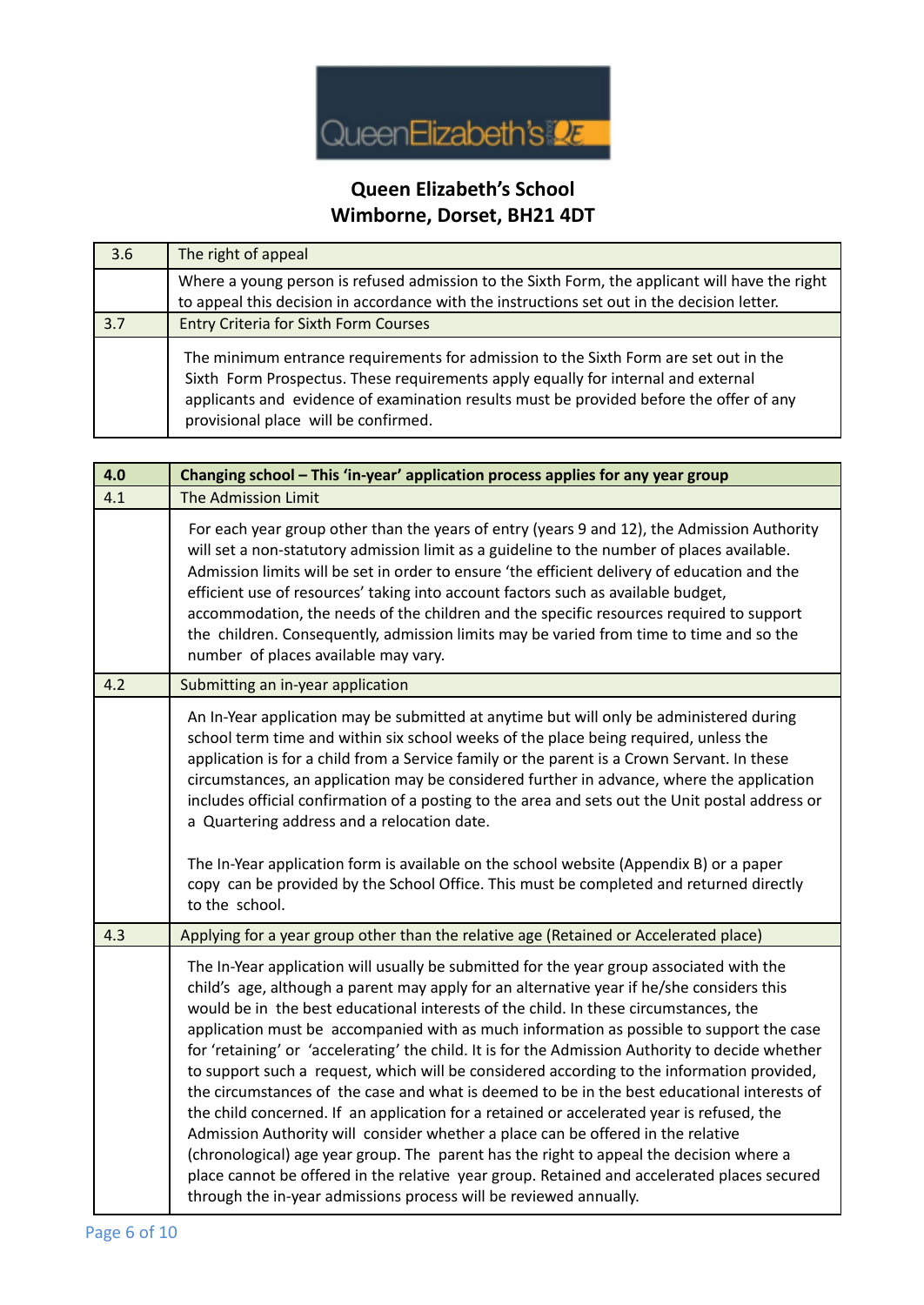

| 4.4 | The In-Year admission decision                                                                                                                                                                                                                                                                                                                                                                                                                                                                                                              |
|-----|---------------------------------------------------------------------------------------------------------------------------------------------------------------------------------------------------------------------------------------------------------------------------------------------------------------------------------------------------------------------------------------------------------------------------------------------------------------------------------------------------------------------------------------------|
|     | On receipt of a signed and dated In-Year Application Form, the Admission Authority will<br>evaluate whether a place can be made available without prejudicing 'the efficient delivery<br>of education or the efficient use of resources'. The admission decision will be notified to<br>the applicant in writing within ten school days of receipt of the application form.                                                                                                                                                                 |
| 4.5 | Accepting the offer of a place                                                                                                                                                                                                                                                                                                                                                                                                                                                                                                              |
|     | Where a place is offered, the parent (or student in the case of Sixth Form) will be asked to<br>confirm acceptance in writing, by letter or email, within ten school days of receipt of the<br>offer letter. The place will then remain available for the remainder of six school weeks from<br>the date of this letter. If the child concerned is not attending school within this time frame,<br>the Admission Authority will write to the applicant requesting an update and may,<br>depending on the circumstances, withdraw the offer. |
| 4.6 | Applying the Fair Access Protocol                                                                                                                                                                                                                                                                                                                                                                                                                                                                                                           |
|     | Where it is has not been possible to offer a place, the Admission Authority will consider the<br>application against the criteria set out in the Dorset County Council Local Authority Fair<br>Access Protocol (FAP), which is published on this authority's website. If the child concerned<br>satisfies any of the FAP criteria, the In-Year application will be referred to the local authority,<br>which may then decide to engage with the family in order to identify a suitable educational<br>placement.                            |
| 4.7 | Children issued with an Education Health and Care plan                                                                                                                                                                                                                                                                                                                                                                                                                                                                                      |
|     | If a child has an Education Health and Care Plan (EHCP) in place, which names a particular<br>education setting, the parent(s) should consult the local authority that issued the EHCP<br>before applying for the child to change school.                                                                                                                                                                                                                                                                                                   |

| 5.0 | <b>Applying the Oversubscription Criteria</b>                                                                                                                                                                                                                                                                                                                                                                                                                                                                                                                                                                                                                                                                                                               |
|-----|-------------------------------------------------------------------------------------------------------------------------------------------------------------------------------------------------------------------------------------------------------------------------------------------------------------------------------------------------------------------------------------------------------------------------------------------------------------------------------------------------------------------------------------------------------------------------------------------------------------------------------------------------------------------------------------------------------------------------------------------------------------|
| 5.1 | Oversubscription                                                                                                                                                                                                                                                                                                                                                                                                                                                                                                                                                                                                                                                                                                                                            |
|     | If there are more applications received at any one time than there are places available<br>within the preferred year group (oversubscription), the Admissions Authority will assess<br>every application against the oversubscription criteria set out in section 5.5 in order to<br>identify a priority for the offer of any available place(s). The oversubscription criteria will<br>also be applied in order to rank names on a waiting list.                                                                                                                                                                                                                                                                                                           |
| 5.2 | The Oversubscription Criteria                                                                                                                                                                                                                                                                                                                                                                                                                                                                                                                                                                                                                                                                                                                               |
|     | A 'looked after child' or a child who was previously looked after. A looked after child is a<br>1.<br>child who is (a) in the care of a local authority, or (b) being provided with accommodation<br>by a local authority in the exercise of their social services' functions (see the definition in<br>section 22(1) of the Children Act 1989). A previously looked after child is (1) a child who<br>was looked after by a local authority in England but immediately after being looked after<br>became subject to an adoption, child arrangements, or special guardianship order or (2) a<br>child who appears to the admission authority to have been in state care outside of<br>England and ceased to be in state care as a result of being adopted. |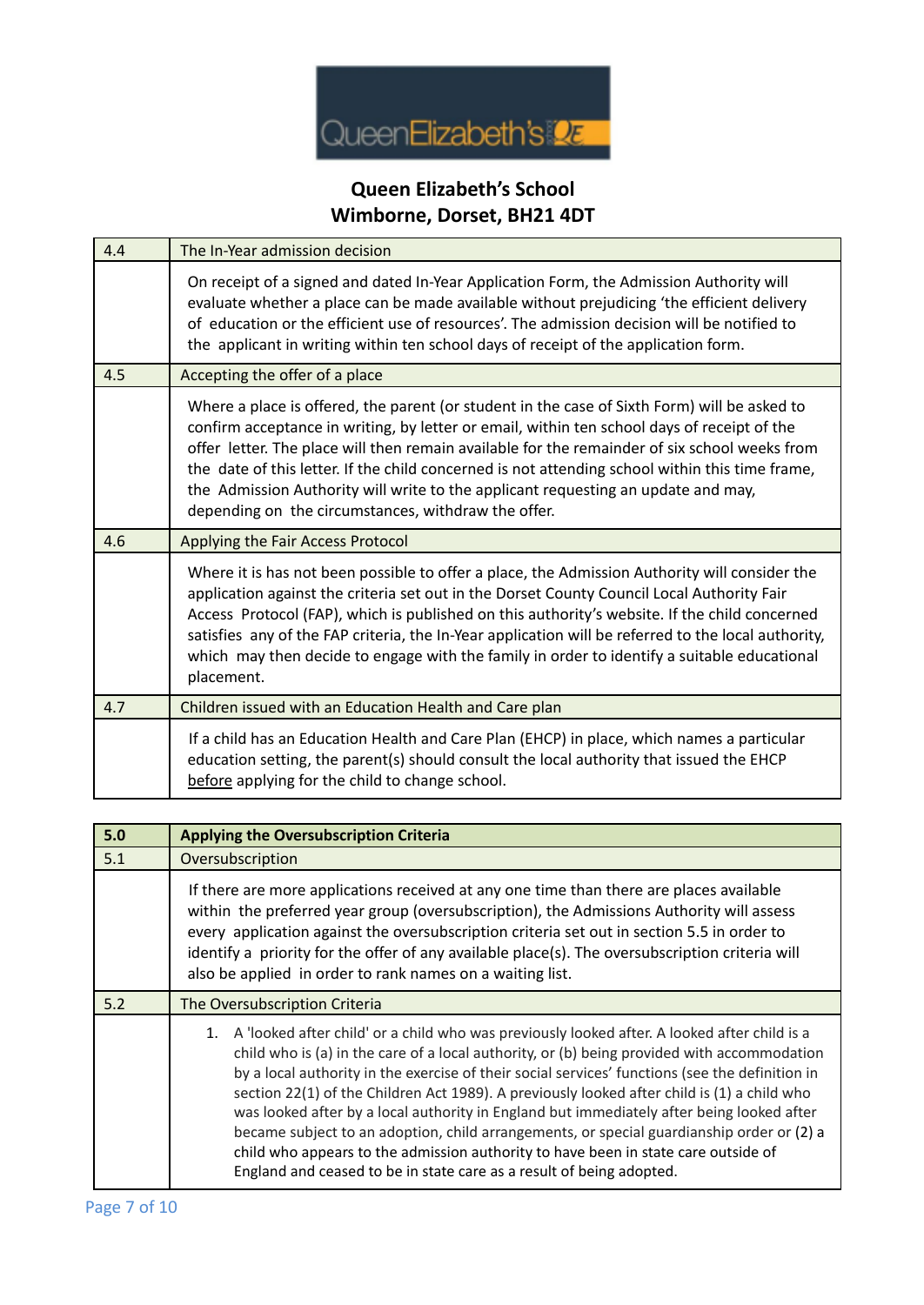

|     | Children with a sibling on roll at Queen Elizabeth's School in years 9-11 at the time of<br>2.<br>application, and who live at the same address for more than 2.5 school days per<br>week.                                                                                                                                                                                                                                                                                                                                                                                                             |
|-----|--------------------------------------------------------------------------------------------------------------------------------------------------------------------------------------------------------------------------------------------------------------------------------------------------------------------------------------------------------------------------------------------------------------------------------------------------------------------------------------------------------------------------------------------------------------------------------------------------------|
|     | 3. Children who, at the time of application, live within the designated Queen Elizabeth's<br>School catchment area or with a confirmed move to a home address within this<br>catchment                                                                                                                                                                                                                                                                                                                                                                                                                 |
|     | Children on roll in Year 8 at one of the following feeder Middle schools at the time of<br>4.<br>application:<br>Allenbourn Middle School<br>St Michael's C of E Middle School<br>Cranborne Middle SChool<br>٠                                                                                                                                                                                                                                                                                                                                                                                         |
|     | Emmanuel CE VA Middle School<br>$\blacksquare$<br>5. Children on roll in Year 8 at one of the following feeder Middle schools at the time of<br>application:<br>Lockyer's Middle School                                                                                                                                                                                                                                                                                                                                                                                                                |
|     | <b>Broadstone Middle School</b>                                                                                                                                                                                                                                                                                                                                                                                                                                                                                                                                                                        |
|     | Ferndown Middle School                                                                                                                                                                                                                                                                                                                                                                                                                                                                                                                                                                                 |
|     | 6. Children of staff newly appointed in order to fill a demonstrable skills shortage<br>Children not satisfying a higher criterion<br>7.                                                                                                                                                                                                                                                                                                                                                                                                                                                               |
| 5.3 | Prioritising applications by distance measurement                                                                                                                                                                                                                                                                                                                                                                                                                                                                                                                                                      |
|     | In the event of oversubscription (more applications received than places available), the<br>admission application ranking exercise (described in section 4.1) will apply and this may<br>indicate that the Admission Number/limit is reached part way through a particular<br>criterion. In these circumstances, the ranked order for applications satisfying this 'cut off'<br>criterion and any lower placed criteria will be determined according to the straight line<br>distance measured between each child's home and the school. This will determine a<br>priority order for the applications. |
|     | Distances will be calculated electronically using digital mapping software and Ordnance<br>Survey 'National Address Base' coordinates for Queen Elizabeth's School and the child's<br>home address. Measurement will be to a minimum of three decimal places accuracy. In the<br>case of a multi-dwelling building, such as a block of flats, the same distance will apply for all<br>occupants.                                                                                                                                                                                                       |
| 5.4 | Applying a tie-breaker                                                                                                                                                                                                                                                                                                                                                                                                                                                                                                                                                                                 |
|     | Where two or more distances are exactly the same and it proves necessary to rank the<br>relevant applications in order to identify a priority for the offer of any available place(s),<br>the order of priority will be determined by the drawing of lots. This will take place at the<br>school and be supervised by a person entirely independent of the Admission Authority<br>and the school.                                                                                                                                                                                                      |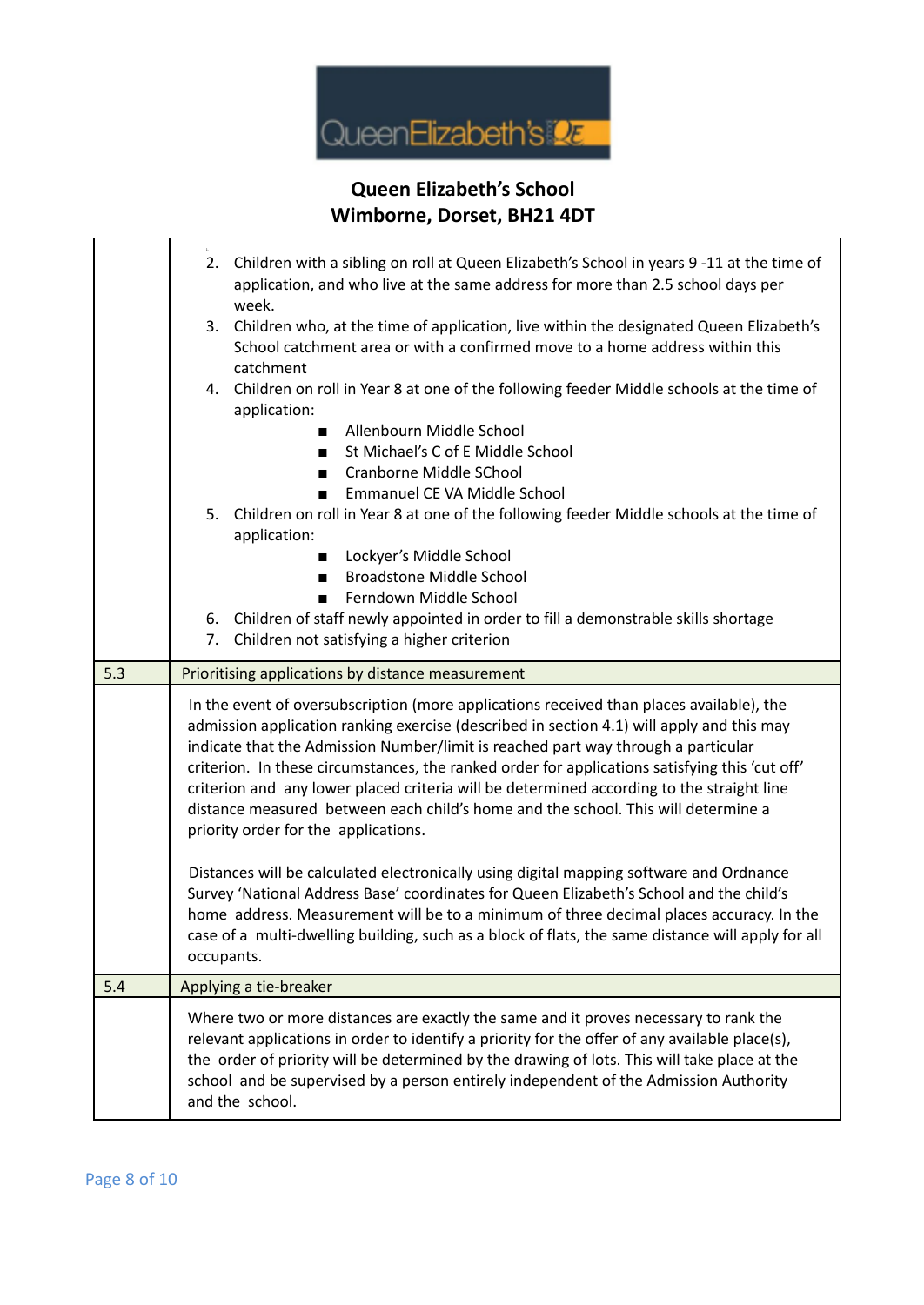

| 6.0                                      | <b>Lodging an appeal</b>                                                                                                                                                                                                                                                                                                                                                                                                                                                                                                                                                              |                                                                                                                                                                                                               |
|------------------------------------------|---------------------------------------------------------------------------------------------------------------------------------------------------------------------------------------------------------------------------------------------------------------------------------------------------------------------------------------------------------------------------------------------------------------------------------------------------------------------------------------------------------------------------------------------------------------------------------------|---------------------------------------------------------------------------------------------------------------------------------------------------------------------------------------------------------------|
| 6.1                                      | The legal right to an appeal hearing                                                                                                                                                                                                                                                                                                                                                                                                                                                                                                                                                  |                                                                                                                                                                                                               |
|                                          | The administration of school admission appeals is subject to statutory procedure set out in<br>the 2012 School Admission Appeals Code issued by the Department for Education. A<br>parent whose child is refused admission to the school, or a young person whose Sixth<br>Form application is refused, is legally entitled to appeal that decision. The refusal letter<br>issued by the Admission Authority will explain how to complete this process using the<br>appeal form, which is available to download from the school website or can be requested<br>from the School Office |                                                                                                                                                                                                               |
| 6.2                                      | The basis on which an admission application may be refused                                                                                                                                                                                                                                                                                                                                                                                                                                                                                                                            |                                                                                                                                                                                                               |
|                                          | The Admission Authority can refuse to admit a child where a further admission would<br>'prejudice the efficient delivery of education or the efficient use of resources'.                                                                                                                                                                                                                                                                                                                                                                                                             |                                                                                                                                                                                                               |
| 6.3                                      | The appeals timetable                                                                                                                                                                                                                                                                                                                                                                                                                                                                                                                                                                 |                                                                                                                                                                                                               |
|                                          | An appeals timetable is published on the school website by 28 February each year. This<br>sets out the statutory time frame within which an appeal hearing must take place as well<br>as the administrative timeframe within which the Admissions Authority undertakes to<br>process any appeal lodged with the school.                                                                                                                                                                                                                                                               |                                                                                                                                                                                                               |
| 6.4                                      | Complaints about the administration of the appeals process                                                                                                                                                                                                                                                                                                                                                                                                                                                                                                                            |                                                                                                                                                                                                               |
|                                          | The decision of an independent appeal panel is binding on all parties. However, where there<br>is concern that the appeal process has not been properly administered in accordance with<br>the 2012 School Admission Appeals Code, a complaint should be raised with the Academy<br>Trust Where no local resolution is reached the parent may escalate the matter to the<br><b>Education Funding Agency.</b>                                                                                                                                                                          |                                                                                                                                                                                                               |
| 7.0                                      | <b>Key contact details</b>                                                                                                                                                                                                                                                                                                                                                                                                                                                                                                                                                            |                                                                                                                                                                                                               |
| <b>The School</b>                        |                                                                                                                                                                                                                                                                                                                                                                                                                                                                                                                                                                                       | Queen Elizabeth's School<br><b>Blandford Road</b><br><b>Wimborne Minster</b><br>Dorset<br><b>BH21 4DT</b><br>Telephone 01202 885233<br>School website: www.ge.dorset.sch.uk<br>Email: office@ge.dorset.sch.uk |
| The Office of The Schools<br>Adjudicator |                                                                                                                                                                                                                                                                                                                                                                                                                                                                                                                                                                                       | https://www.gov.uk/government/organisations/office-of-th<br>e schools-adjudicator                                                                                                                             |
| <b>The Education Funding Agency</b>      |                                                                                                                                                                                                                                                                                                                                                                                                                                                                                                                                                                                       | https://www.gov.uk/government/organisations/education-fundin<br>g agency                                                                                                                                      |
| The Department for Education             |                                                                                                                                                                                                                                                                                                                                                                                                                                                                                                                                                                                       | The Department for Education<br>Sanctuary Buildings, 20 Great Smith St, London SW1P 3BT                                                                                                                       |